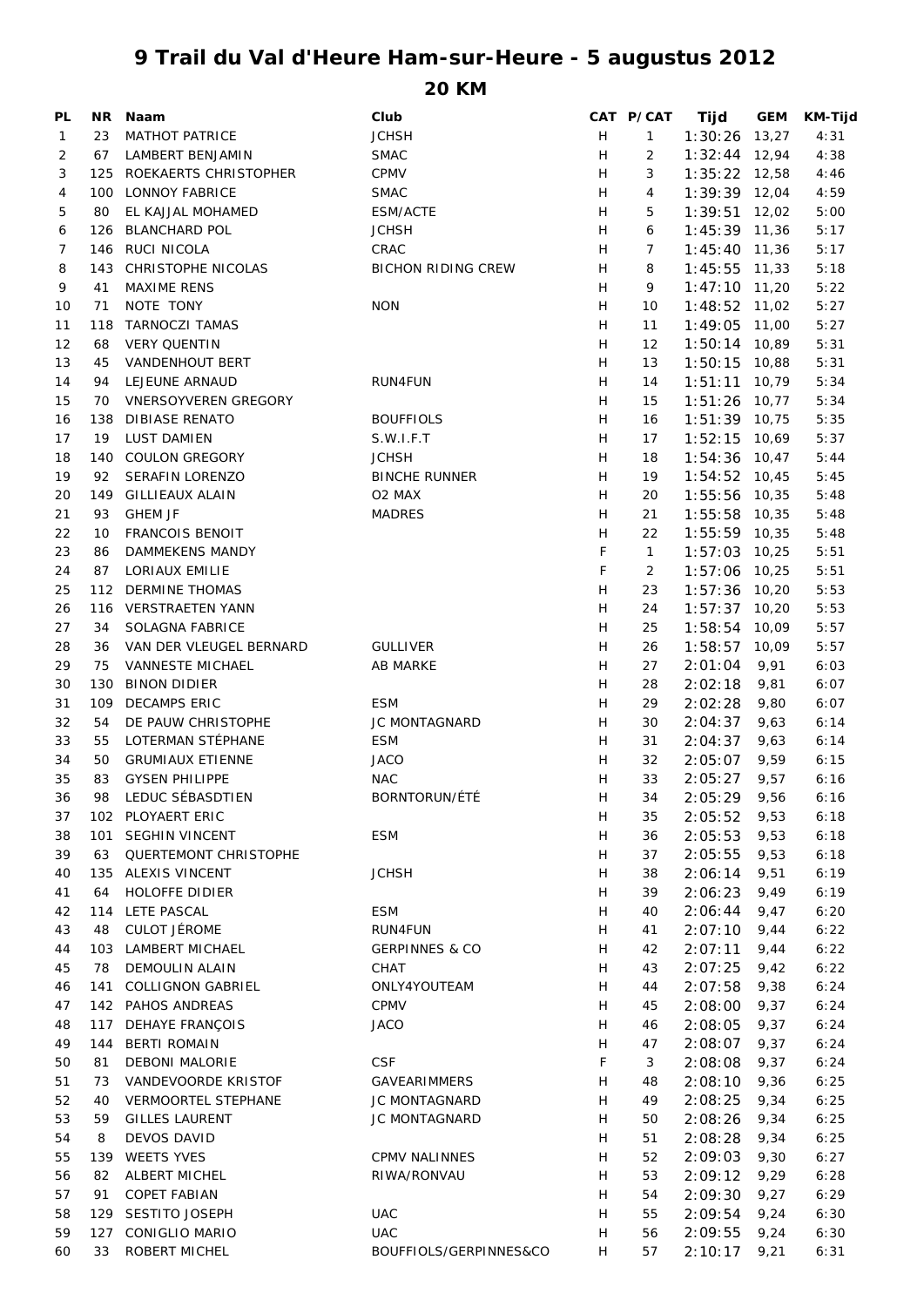| PL  | NR.          | Naam                        | Club                     |   | CAT P/CAT      | Tijd    | <b>GEM</b> | <b>KM-Tijd</b> |
|-----|--------------|-----------------------------|--------------------------|---|----------------|---------|------------|----------------|
| 61  | 157          | STROOBANTS FABRICE          |                          | H | 58             | 2:10:20 | 9,21       | 6:31           |
| 62  | 5            | <b>DEGACHI SAMIR</b>        | <b>JCHSH</b>             | Н | 59             | 2:10:21 | 9,21       | 6:31           |
| 63  | 42           | POTY LUC                    | <b>JCHSH</b>             | Н | 60             | 2:10:22 | 9,20       | 6:31           |
| 64  | 4            | DEGACHI AZIZA               |                          | F | 4              | 2:10:25 | 9,20       | 6:31           |
|     |              | PHILIPPE ANNE               | <b>JCHSH</b>             | F | 5              | 2:10:39 |            | 6:32           |
| 65  | 104          |                             |                          |   |                |         | 9,18       |                |
| 66  |              | 107 GOOSSENS JEAN-LEON      | <b>BOUFFIOLS</b>         | H | 61             | 2:11:20 | 9,14       | 6:34           |
| 67  |              | 122 FRERE FREDERIC          |                          | H | 62             | 2:11:22 | 9,13       | 6:34           |
| 68  | 35           | <b>TERRYN NICOLAS</b>       |                          | H | 63             | 2:11:23 | 9,13       | 6:34           |
| 69  | 137          | WOTHELET DAMIEN             |                          | Н | 64             | 2:11:25 | 9,13       | 6:34           |
| 70  | 72           | <b>COUPAIN PHILIPPE</b>     | <b>JCHSH</b>             | н | 65             | 2:11:59 | 9,09       | 6:36           |
| 71  | 52           | PIERROT SABINE              | <b>JACO</b>              | F | 6              | 2:12:22 | 9,07       | 6:37           |
| 72  | 51           | BENBETKA TATIANA            | <b>JACO</b>              | F | $\overline{7}$ | 2:12:23 | 9,06       | 6:37           |
| 73  | 2            | <b>BOURLARD MARC</b>        | <b>JACO</b>              | Н | 66             | 2:12:24 | 9,06       | 6:37           |
| 74  | $\mathbf{1}$ | <b>BERNARD PATRICE</b>      | J.C.MONTAGNARD           | Н | 67             | 2:12:49 | 9,04       | 6:38           |
|     |              |                             |                          |   |                |         |            |                |
| 75  | 145          | RUCI GABRIELLE              |                          | Н | 68             | 2:16:35 | 8,79       | 6:50           |
| 76  | 110          | CLAES JEAN-SÉBASTIEN        | <b>ATCC</b>              | Н | 69             | 2:17:04 | 8,75       | 6:51           |
| 77  | 29           | PAUCOT JULIEN               | <b>MAUBEUGE MARATHON</b> | H | 70             | 2:17:06 | 8,75       | 6:51           |
| 78  | 20           | MABILLE JOEL                | <b>JCHSH</b>             | Н | 71             | 2:17:44 | 8,71       | 6:53           |
| 79  | 56           | JOZIASSE ANOUK              |                          | F | 8              | 2:20:56 | 8,51       | 7:03           |
| 80  | 58           | LEGROS JACQUES              | <b>THURE</b>             | H | 72             | 2:21:28 | 8,48       | 7:04           |
| 81  | 57           | <b>GILQUART CHANTAL</b>     | <b>LA THURE</b>          | F | 9              | 2:21:30 | 8,48       | 7:05           |
| 82  | 121          | <b>LABENNE SOPHIE</b>       | <b>SMAC</b>              | F | 10             | 2:21:42 | 8,47       | 7:05           |
| 83  | 124          | <b>BACHT ALAIN</b>          | <b>ESM</b>               | H | 73             | 2:21:44 | 8,47       | 7:05           |
|     |              |                             |                          |   |                |         |            |                |
| 84  | 155          | DENONCIN ARNAUD             | <b>JCHSH</b>             | H | 74             | 2:22:04 | 8,45       | 7:06           |
| 85  |              | 156 HERIN MAXIME            | <b>JCHSH</b>             | H | 75             | 2:22:06 | 8,44       | 7:06           |
| 86  | 76           | <b>BUYSE GEERT</b>          | <b>AB MARKE</b>          | H | 76             | 2:22:39 | 8,41       | 7:08           |
| 87  | 147          | <b>BOURMORCK CARINE</b>     | <b>FLEU</b>              | F | 11             | 2:22:50 | 8,40       | 7:09           |
| 88  | 15           | LAMBIN NOÉMIE               |                          | F | 12             | 2:23:02 | 8,39       | 7:09           |
| 89  | 74           | KIJK IN DE VEGTE RALPH      | DE HARDLOOPWINKEL        | Н | 77             | 2:23:14 | 8,38       | 7:10           |
| 90  | 26           | MOELTER ERIKA               | <b>FLEURUS</b>           | F | 13             | 2:23:44 | 8,35       | 7:11           |
| 91  | 14           | <b>HERMAN CORINE</b>        | <b>JCHSH</b>             | F | 14             | 2:24:23 | 8,31       | 7:13           |
| 92  | 16           | LÉCHAUDÉ FRÉDÉRIC           |                          | Н | 78             | 2:24:24 | 8,31       | 7:13           |
| 93  |              | <b>GHENOUILLE JEAN-MARC</b> |                          | Н | 79             |         |            |                |
|     | 66           |                             |                          |   |                | 2:24:31 | 8,30       | 7:14           |
| 94  | 128          | <b>LOYEN MAGALI</b>         | CPMV                     | F | 15             | 2:26:40 | 8,18       | 7:20           |
| 95  | 113          | PORRU GINO                  | <b>JCHSH</b>             | Н | 80             | 2:27:19 | 8,15       | 7:22           |
| 96  | 13           | <b>GORNIAK ALAIN</b>        | <b>JCHSH</b>             | Н | 81             | 2:27:22 | 8,14       | 7:22           |
| 97  | 69           | <b>LEROY BERNARD</b>        | <b>JAMES</b>             | H | 82             | 2:27:52 | 8,12       | 7:24           |
| 98  | 111          | VAN PUYVELDE THERESE        | JC MONTAGNARD            | F | 16             | 2:29:14 | 8,04       | 7:28           |
| 99  | 88           | <b>GILLES JEAN-PIERRE</b>   | JC MONTAGNARD            | H | 83             | 2:29:15 | 8,04       | 7:28           |
| 100 | 119          | <b>INGALA MASSIMO</b>       | <b>JCHSH</b>             | H | 84             | 2:30:46 | 7,96       | 7:32           |
| 101 | 136          | <b>MARTENS JULIEN</b>       | <b>JCHSH</b>             | H | 85             | 2:31:29 | 7,92       | 7:34           |
| 102 | 105          | <b>JUSNAUX P-YVES</b>       |                          | H | 86             | 2:32:35 | 7,86       | 7:38           |
|     |              | <b>DETROZ GUY</b>           |                          |   |                |         |            |                |
| 103 | 97           |                             | <b>JC MONTAGNARD</b>     | Н | 87             | 2:33:36 | 7,81       | 7:41           |
| 104 | 28           | <b>NYS CHRISTIAN</b>        | <b>CPMV</b>              | Η | 88             | 2:33:39 | 7,81       | 7:41           |
| 105 | 25           | MILLE CHRISTINE             | <b>CPMV</b>              | F | 17             | 2:35:40 | 7,71       | 7:47           |
| 106 | 84           | REIS DE OLIVEIRA JOANA      | <b>NAC</b>               | F | 18             | 2:44:33 | 7,29       | 8:14           |
| 107 | 21           | <b>MAHY OLIVIER</b>         | CPMV                     | Н | 89             | 2:46:02 | 7,23       | 8:18           |
| 108 | 153          | CHARLOT SYLVAIN             |                          | Н | 90             | 2:46:44 | 7,20       | 8:20           |
| 109 | 154          | <b>DENONCIN MICHEL</b>      | <b>JCHSH</b>             | H | 91             | 2:55:04 | 6,85       | 8:45           |
| 110 | 12           | <b>GALLOT DOMINIQUE</b>     | JCHSH/CPMV               | Н | 92             | 2:55:05 | 6,85       | 8:45           |
| 111 | 152          | <b>EGA CAROLINE</b>         | <b>JCHSH</b>             | F | 19             | 2:55:07 | 6,85       | 8:45           |
| 112 | 123          | CORNU SANDRINE              | <b>JCHSH</b>             | F | 20             | 2:55:08 | 6,85       | 8:45           |
|     |              |                             |                          |   |                |         |            |                |
| 113 | 17           | LECLERCQ GENEVIÈVE          | <b>JCHSH</b>             | F | 21             | 2:55:10 | 6,85       | 8:46           |
| 114 | 108          | HUMBLED VÉRONIQUE           | <b>CPMV</b>              | F | 22             | 2:55:29 | 6,84       | 8:46           |
| 115 | 99           | DAN GUY CHRISTINE           | <b>CPMV</b>              | F | 23             | 2:55:31 | 6,84       | 8:47           |
| 116 | 49           | CHIUSANO MARIA-TERESA       | <b>ESM</b>               | F | 24             | 2:55:40 | 6,83       | 8:47           |
| 117 | 96           | <b>VAST AUDREY</b>          | ÉTÉ/FLEU                 | F | 25             | 2:57:21 | 6,77       | 8:52           |
| 118 | 61           | <b>GILLEBERT VINCENT</b>    | JC MONTAGNARD            | Н | 93             | 2:58:28 | 6,72       | 8:55           |
| 119 | 89           | LIEVYNS CHRISTINE           | <b>ESM</b>               | F | 26             | 2:58:55 | 6,71       | 8:57           |
| 120 | 90           | <b>SEL FABIENNE</b>         | <b>ESM</b>               | F | 27             | 2:58:56 | 6,71       | 8:57           |
| 121 | 115          | <b>GILLES FRANÇOISE</b>     | <b>ESM</b>               | F | 28             | 2:58:59 | 6,70       | 8:57           |
| 122 | 120          | <b>BURLON VANESSA</b>       | <b>ESM</b>               | F | 29             |         |            |                |
|     |              |                             |                          |   |                | 2:59:02 | 6,70       | 8:57           |
| 123 |              | 132 DEBRAND ISABELLE        | <b>ACLO</b>              | F | 30             | 3:01:14 | 6,62       | 9:04           |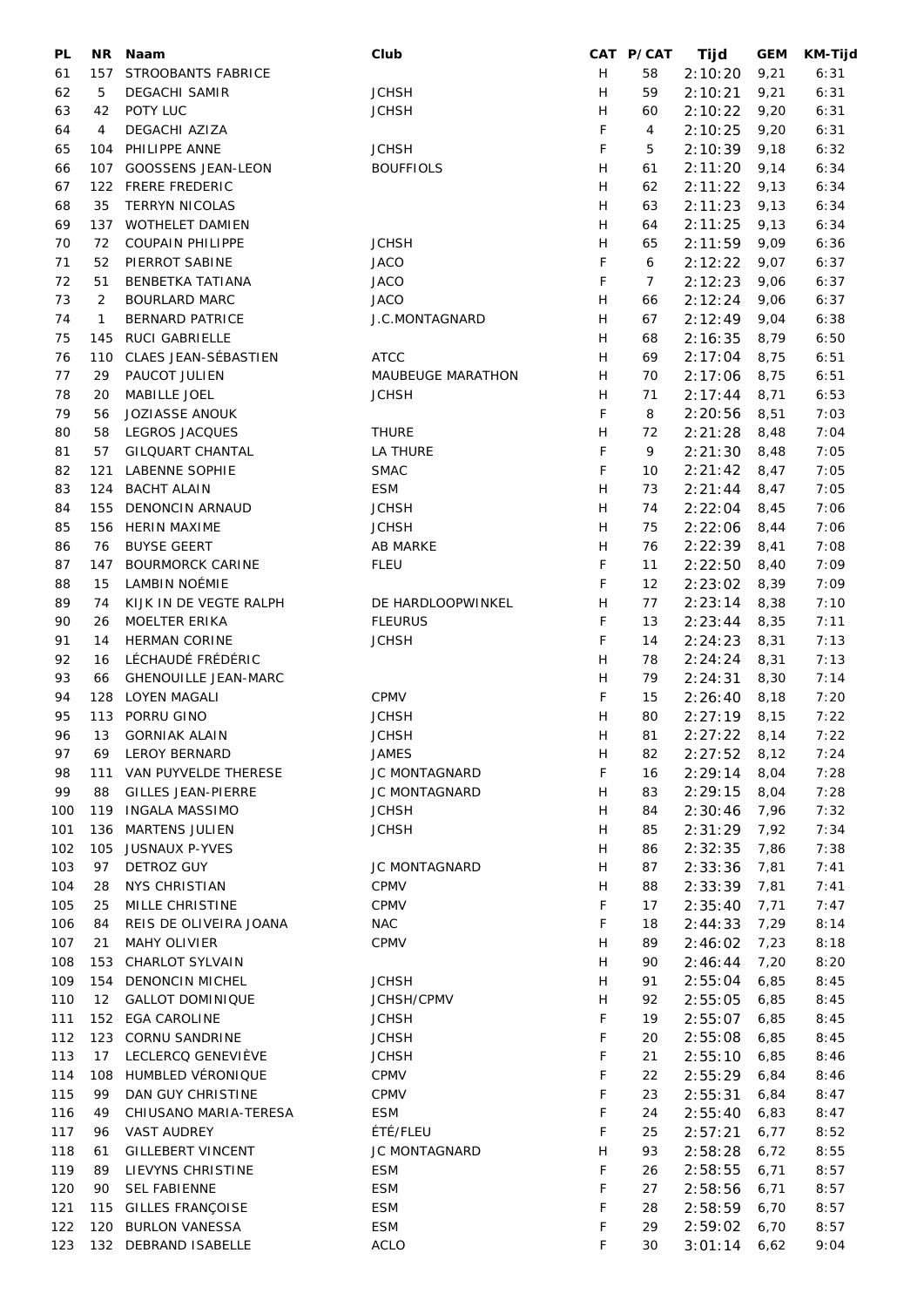| <b>PL</b> | NR. | <b>Naam</b>                  | Club                      | <b>CAT</b> | <b>P/CAT</b> | Tijd    | <b>GEM</b> | KM-Tijd |
|-----------|-----|------------------------------|---------------------------|------------|--------------|---------|------------|---------|
| 124       | 44  | <b>BERDER JESSICA</b>        |                           | F          | 31           | 3:01:35 | 6,61       | 9:05    |
| 125       | 46  | <b>DESBECK ODILE</b>         |                           | F          | 32           | 3:01:36 | 6,61       | 9:05    |
| 126       | 47  | <b>KEERSNAKERS CARMEN</b>    |                           | F          | 33           | 3:01:36 | 6,61       | 9:05    |
| 127       | 133 | <b>VERBESSECT JACK</b>       |                           | H          | 94           | 3:10:55 | 6,29       | 9:33    |
| 128       | 85  | <b>BLAIRON MICHEL</b>        | JC MONTAGNARD             | H          | 95           | 3:11:18 | 6,27       | 9:34    |
| 129       | 60  | LEFEBVRE EVELYNE             | <b>JC MONTAGNARD</b>      | F          | 34           | 3:12:06 | 6,25       | 9:36    |
| 130       | 62  | <b>LECOMTE NATHALIE</b>      | <b>JC MONTAGNARD</b>      | F          | 35           | 3:12:09 | 6,25       | 9:36    |
| 131       | 151 | JACQUERYE AURÉLIE-ANNE       | O <sub>2</sub> MAX        | F          | 36           | 3:15:19 | 6,14       | 9:46    |
| 132       | 9   | <b>FELIX ISABELLE</b>        | O <sub>2</sub> MAX        | F          | 37           | 3:15:20 | 6,14       | 9:46    |
| 133       | 131 | <b>GOSSE FRANCE</b>          |                           | F          | 38           | 3:15:29 | 6,14       | 9:46    |
| 134       | 30  | <b>PAULUS ROLANDE</b>        | <b>JCHSH</b>              | F          | 39           | 3:16:09 | 6,12       | 9:48    |
| 135       | 38  | <b>VANDER BECKEN OLIVIER</b> | <b>JCHSH</b>              | H          | 96           | 3:16:14 | 6,12       | 9:49    |
| 136       | 11  | <b>FRANCOISE RUFLET</b>      | <b>JCHSH</b>              | H          | 97           | 3:23:01 | 5,91       | 10:09   |
| 137       | 79  | <b>GUERIAT DOMINIQUE</b>     | <b>JCHSH</b>              | F          | 40           | 3:23:03 | 5,91       | 10:09   |
| 138       | 22  | <b>MARC GILLET</b>           | <b>JCHSH</b>              | H          | 98           | 3:23:04 | 5,91       | 10:09   |
| 139       | 53  | <b>DEMANET NATHALIE</b>      | <b>JCHSH</b>              | F          | 41           | 3:23:06 | 5,91       | 10:09   |
| 140       | 27  | <b>MURIEL MAYENCE</b>        | <b>JCHSH</b>              | F          | 42           | 3:23:10 | 5,91       | 10:10   |
| 141       | 3   | CANTAMESSA CAROLINE          | <b>GERPINNES &amp; CO</b> | F          | 43           | 4:11:30 | 4,77       | 12:35   |
| 142       | 158 | <b>HERMANS MARIE-LOUISE</b>  |                           | F          | 44           | 5:26:27 | 3,68       | 16:19   |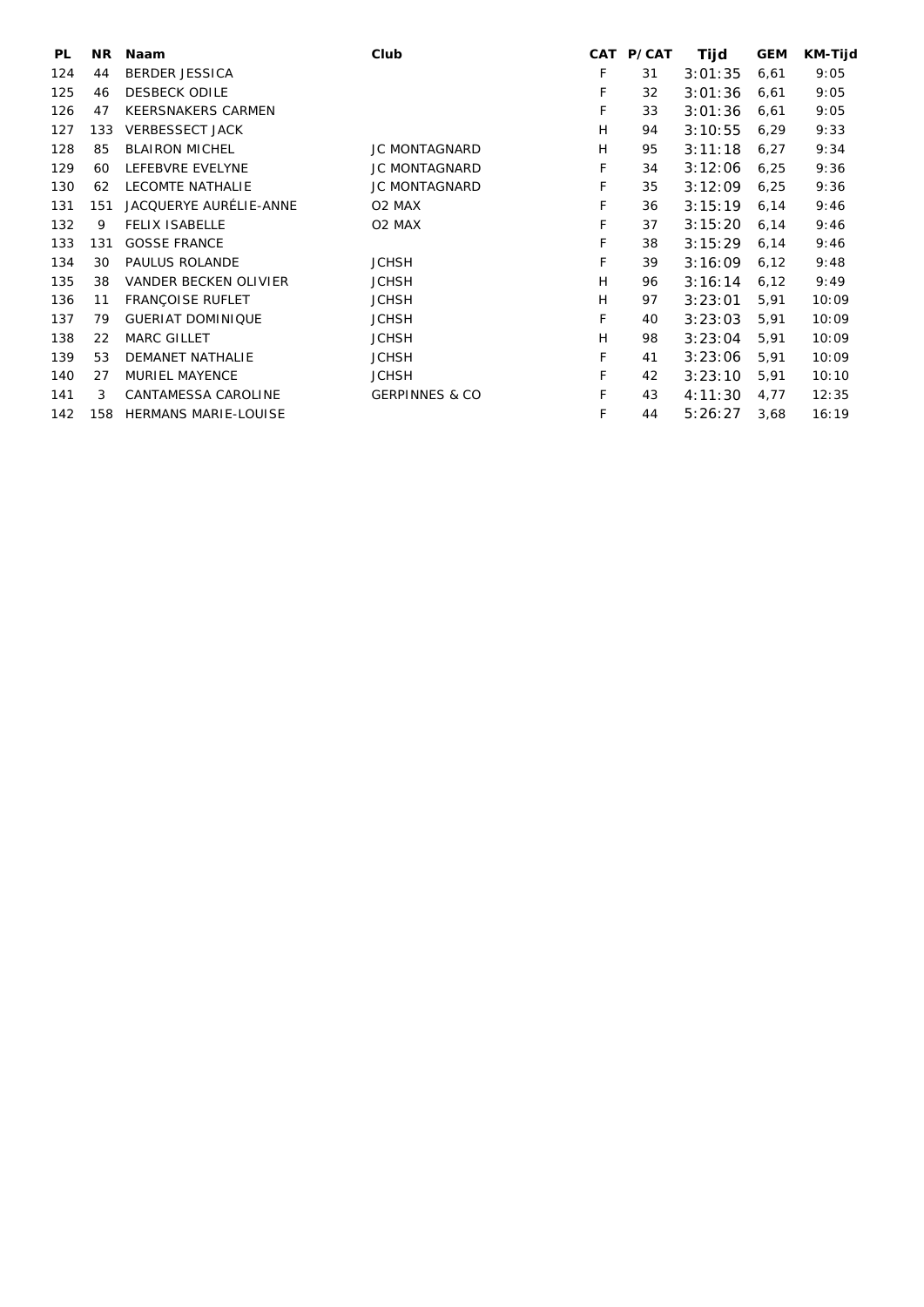## **9 Trail du Val d'Heure Ham-sur-Heure - 5 augustus 2012**

**36 KM**

| PL           | NR. | <b>Naam</b>                | Club                       |    | CAT P/CAT    | Tijd            | <b>GEM</b> | KM-Tijd |
|--------------|-----|----------------------------|----------------------------|----|--------------|-----------------|------------|---------|
| $\mathbf{1}$ | 482 | PASQUE FABRICE             | RAIDLIGHT/JOGG +           | H  | $\mathbf{1}$ | 2:54:09         | 12,40      | 4:50    |
| 2            | 491 | <b>TRAINA CHSITOPHE</b>    | <b>CPMV</b>                | H  | 2            | 3:12:44         | 11,21      | 5:21    |
| 3            | 451 | RENARD FRÉDÉRIC            | <b>VC ROUBAIX</b>          | H  | 3            | $3:13:15$ 11,18 |            | 5:22    |
| 4            | 468 | <b>ANDRIES MICHAEL</b>     |                            | Н  | 4            | $3:21:48$ 10,70 |            | 5:36    |
| 5            | 470 | <b>HENRION PATRICK</b>     | CMA CHARLEVILLE            | H  | 5            | 3:26:57         | 10,44      | 5:45    |
| 6            | 481 | AUQUIER GÉRY               | <b>SMAC</b>                | H  | 6            | 3:31:13         | 10,23      | 5:52    |
| 7            | 473 | <b>DUMONT MAXIME</b>       |                            | H  | 7            | 3:34:45         | 10,06      | 5:58    |
| 8            | 431 | <b>GRANVILLE DIMITRI</b>   |                            | H  | 8            | 3:35:47         | 10,01      | 6:00    |
| 9            | 467 | <b>LOSSA SAMUEL</b>        | <b>CSCVH</b>               | H  | 9            | 3:35:59         | 10,00      | 6:00    |
|              |     | <b>BERNARD SÉBASTIEN</b>   | <b>JCHSH</b>               | H  |              |                 |            |         |
| 10           | 258 |                            |                            |    | 10           | 3:37:06         | 9,95       | 6:02    |
| 11           | 495 | MALEVÉ BERENGERE           | RUN4FUN/O2MAX              | F  | $\mathbf{1}$ | 3:38:37         | 9,88       | 6:04    |
| 12           | 494 | <b>GHESQUIERE PATRICK</b>  | <b>CPMV</b>                | H  | 11           | 3:39:09         | 9,86       | 6:05    |
| 13           | 256 | SMIT PASCAL                | THE HAGUE ROAD RUNNERS     | Н  | 12           | 3:40:55         | 9,78       | 6:08    |
| 14           | 257 | <b>KERELSE JAAP</b>        | <b>HARGYE ROAD RUNNERS</b> | Н  | 13           | 3:41:01         | 9,77       | 6:08    |
| 15           | 421 | <b>DRION OLIVIER</b>       |                            | Н  | 14           | 3:42:34         | 9,70       | 6:11    |
| 16           |     | 459 VANTSIOTIS ANASTHASE   |                            | Н  | 15           | 3:43:33         | 9,66       | 6:13    |
| 17           | 265 | <b>DUMONT OLIVIER</b>      | <b>ESM</b>                 | Н  | 16           | 3:44:23         | 9,63       | 6:14    |
| 18           | 487 | ELSEN FRÉDÉRIC             | CPMV                       | H  | 17           | 3:44:41         | 9,61       | 6:14    |
| 19           |     | 1005 BONNET DAMIEN         | POPUELLES DREAM TEAM       | H  | 18           | 3:44:43         | 9,61       | 6:15    |
| 20           | 471 | <b>AUQUIER QUENTIN</b>     | <b>SMAC</b>                | H  | 19           | 3:45:08         | 9,59       | 6:15    |
| 21           | 400 | <b>BELLEMANS PHILIPPE</b>  |                            | Н  | 20           | 3:46:00         | 9,56       | 6:17    |
| 22           | 420 | <b>DOORE ANOUK</b>         |                            | F  | 2            | 3:48:18         | 9,46       | 6:20    |
| 23           | 433 | <b>HERQUIN CLAUDY</b>      | <b>FLEURUS</b>             | Н  | 21           | 3:54:06         | 9,23       | 6:30    |
| 24           | 430 | <b>GORIS YVES</b>          |                            | H  | 22           | 3:56:27         | 9,14       | 6:34    |
| 25           | 273 | <b>BUDLS GUY</b>           |                            | H  | 23           | 3:56:29         | 9,13       | 6:34    |
| 26           | 450 | RASKIN BRUNO               |                            | Н  | 24           | 3:57:16         | 9,10       | 6:35    |
|              |     | PRAIL CHRISTIAN            |                            | H  | 25           |                 |            |         |
| 27           | 489 |                            |                            |    |              | 3:58:02         | 9,07       | 6:37    |
| 28           | 493 | TOURNEUR FRÉDÉRIC          |                            | Н  | 26           | 3:58:18         | 9,06       | 6:37    |
| 29           | 497 | <b>ESTERHAZY NICHOLAS</b>  |                            | H  | 27           | 3:58:39         | 9,05       | 6:38    |
| 30           | 271 | <b>VERELLEN FRANCKY</b>    |                            | H  | 28           | 4:00:37         | 8,98       | 6:41    |
| 31           | 274 | DE MARNIX GUILLAUME        |                            | H  | 29           | 4:00:38         | 8,98       | 6:41    |
| 32           | 434 | <b>HEYNE FRANCOIS</b>      |                            | Н  | 30           | 4:01:36         | 8,94       | 6:43    |
| 33           | 479 | HENROT CÉDRIX              | <b>JENEFFE</b>             | Н  | 31           | 4:02:24         | 8,91       | 6:44    |
| 34           | 269 | STAPELLE ERIC              | <b>SMAC</b>                | Н  | 32           | 4:03:03         | 8,89       | 6:45    |
| 35           |     | 485 AERTS ALAIN            | <b>FLEU</b>                | Н  | 33           | 4:03:06         | 8,89       | 6:45    |
| 36           |     | 480 FOBE JEAN-JACQUES      | <b>BERLINUS</b>            | H  | 34           | 4:03:13         | 8,88       | 6:45    |
| 37           |     | 416 DEBUS SYLVAIN          | MAUBEUGE MARATHON          | Н  | 35           | $4:03:14$ 8,88  |            | 6:45    |
| 38           |     | 401 BELLOTTO STÉPHANE      | <b>ESM</b>                 | H. | 36           | 4:05:11         | 8,81       | 6:49    |
| 39           |     | 483 JOZIASSE ANITA         | AV'56                      | F  | 3            | 4:05:21         | 8,80       | 6:49    |
| 40           |     | 488 CHICHEPORTICHE YANN    | NCFYC/JCHSH                | Н  | 37           | 4:05:59         | 8,78       | 6:50    |
| 41           |     | 435 JOURDAIN PIERRE        | <b>JAMES</b>               | Н  | 38           | 4:07:03         | 8,74       | 6:52    |
| 42           |     | 464 WILLOCQ CHRISTOPHER    |                            | Н  | 39           | 4:07:04         | 8,74       | 6:52    |
| 43           |     | 253 PINCKAERS CHRISTOPHE   | M'AVENIR VERVIERS          | Н  | 40           | 4:07:49         | 8,72       | 6:53    |
| 44           | 437 | LAMBORELLE MICHEL          |                            | Н  | 41           | 4:08:40         | 8,69       | 6:54    |
| 45           |     | 440 LEROY LUC              | <b>JACO</b>                | Н  | 42           | 4:08:49         | 8,68       | 6:55    |
| 46           |     | 452 ROUSSEAU LAURENCE      | HAC                        | F  | 4            | 4:09:33         | 8,66       | 6:56    |
| 47           |     | 444 OERLEMANS THOMAS       | CPMV                       | Н  | 43           | 4:11:28         | 8,59       | 6:59    |
|              |     |                            |                            |    |              |                 |            |         |
| 48           | 404 | <b>BOTTE JEAN-FRANCOIS</b> |                            | Н  | 44           | 4:11:44         | 8,58       | 7:00    |
| 49           |     | 465 LAURENT HELLEMANS      |                            | н  | 45           | 4:13:05         | 8,53       | 7:02    |
| 50           |     | 268 MONAUX ADRIEN          |                            | н  | 46           | 4:14:06         | 8,50       | 7:03    |
| 51           |     | 406 BUISSET FRANCIS        | <b>MAUBEUGE MARATHON</b>   | H  | 47           | 4:14:20         | 8,49       | 7:04    |
| 52           |     | 449 RADERMECKER NICOLAS    | <b>GERPINNES &amp; CO</b>  | H  | 48           | 4:14:28         | 8,49       | 7:04    |
| 53           |     | 456 TUDISCO ENRIQUE        | <b>GERPINNES &amp; CO</b>  | H  | 49           | 4:14:30         | 8,49       | 7:04    |
| 54           |     | 1000 ADRIANSSENS SERGE     |                            | H  | 50           | 4:14:33         | 8,49       | 7:04    |
| 55           |     | 1071 LEDOUX THIERRY        | ARCH                       | H  | 51           | 4:14:37         | 8,48       | 7:04    |
| 56           |     | 272 BEDORET GEOFFREY       | <b>CLERMONTOISE</b>        | H  | 52           | 4:14:53         | 8,47       | 7:05    |
| 57           |     | 448 PINGUET ISABELLE       | LILLE TRIATHLON            | F  | 5            | 4:14:55         | 8,47       | 7:05    |
| 58           |     | 413 CULOT JEAN-FRANÇOIS    | THURE/JACO                 | H  | 53           | 4:14:56         | 8,47       | 7:05    |
| 59           |     | 407 CARRETTE PASCAL        | <b>JCHSH</b>               | H  | 54           | 4:15:56         | 8,44       | 7:07    |
| 60           |     | 1056 DRENTHEL HENRIE       | <b>AVA 70</b>              | H  | 55           | 4:16:57         | 8,41       | 7:08    |
| 61           |     | 409 CHOFFRAY SEBASTIEN     | POMPIERS DINANT            | н  | 56           | 4:17:28         | 8,39       | 7:09    |
|              |     |                            |                            |    |              |                 |            |         |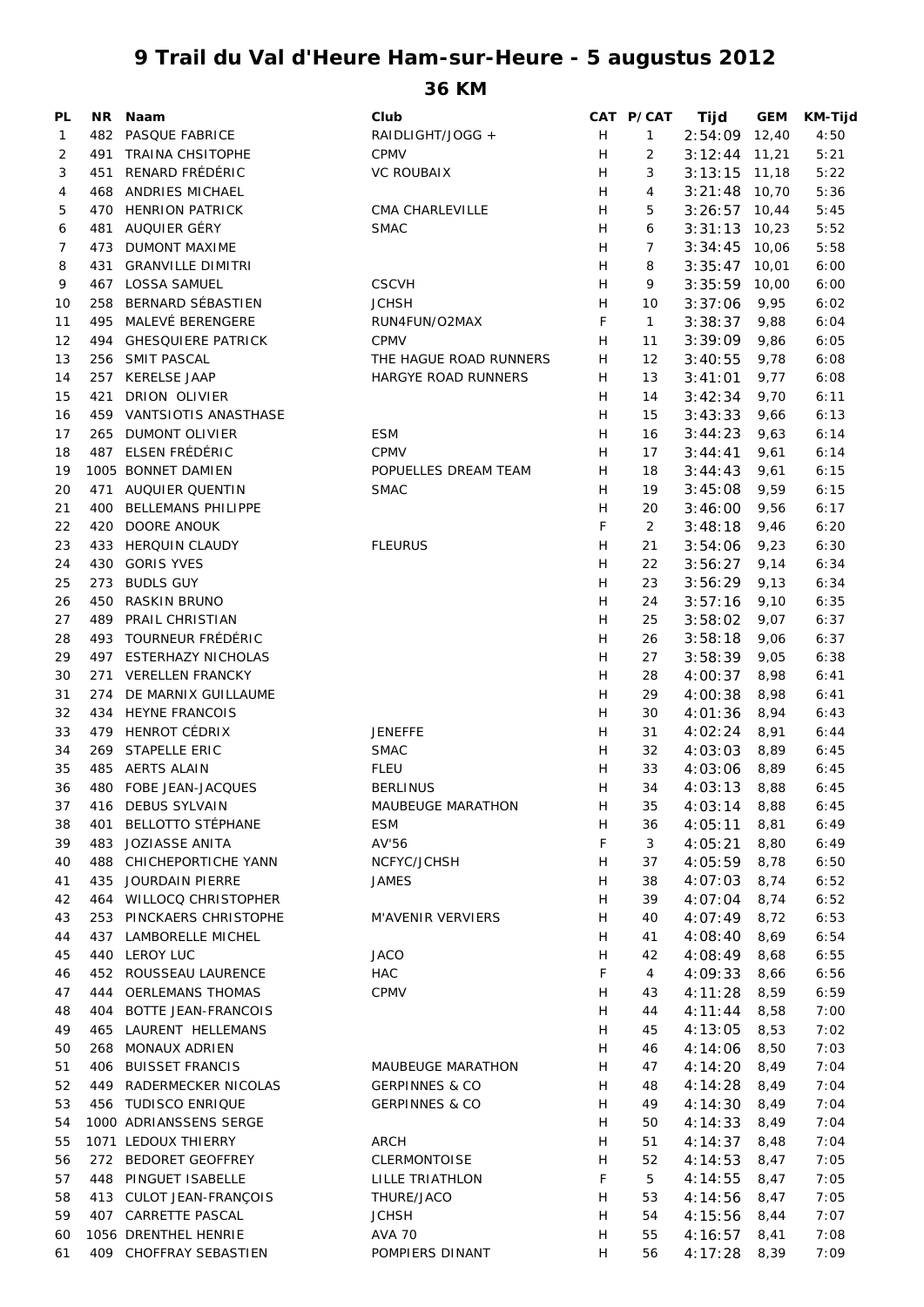| PL  | NR. | Naam                         | Club                 |   | CAT P/CAT      | Tijd         | <b>GEM</b> | <b>KM-Tijd</b> |
|-----|-----|------------------------------|----------------------|---|----------------|--------------|------------|----------------|
| 62  | 408 | CATTEAU PASCAL               | <b>BRIGAND CLUB</b>  | H | 57             | 4:20:52      | 8,28       | 7:15           |
| 63  |     | 1036 KRIJGER WALTER          | VER. RUNNING HOLLAND | H | 58             | 4:22:09      | 8,24       | 7:17           |
| 64  | 261 | <b>MATHOT FABIENNE</b>       | <b>JCHSH</b>         | F | 6              | 4:22:17      | 8,24       | 7:17           |
| 65  | 270 | HAMAIDE MICHEL               | <b>FRT</b>           | H | 59             | 4:22:20      | 8,23       | 7:17           |
|     |     |                              |                      |   |                |              |            |                |
| 66  |     | 436 LACROIX BERNARD          | <b>NAC</b>           | H | 60             | 4:22:35      | 8,23       | 7:18           |
| 67  |     | 264 VEN DER KAA VINCENT      |                      | H | 61             | 4:22:36      | 8,23       | 7:18           |
| 68  | 454 | SPILLEMAECKER SEBASTIEN      |                      | H | 62             | 4:23:20      | 8,20       | 7:19           |
| 69  | 425 | DUPUIS LUC                   | <b>AXA TEAM-CPMV</b> | H | 63             | 4:24:42      | 8,16       | 7:21           |
| 70  | 496 | <b>JUSTE DAVID</b>           | <b>JUPITEAM</b>      | H | 64             | 4:25:11      | 8,15       | 7:22           |
| 71  | 423 | <b>DUBOIS THIERRY</b>        | <b>HÉRINNES</b>      | H | 65             | 4:26:19      | 8,11       | 7:24           |
| 72  | 475 | <b>BODAUX PIERRE</b>         | <b>RCNML</b>         | H | 66             | 4:26:49      | 8,10       | 7:25           |
| 73  |     | 1065 DE CRAEYE MICHAEL       | POPUELLES DREAM TEAM | H | 67             | 4:29:26      | 8,02       | 7:29           |
| 74  | 414 | DALCQ JEAN-CLAUDE            | <b>RONVAU</b>        | H | 68             | 4:30:57      | 7,97       | 7:32           |
| 75  | 412 | CORNU SAMUEL                 | <b>JUPITEAM</b>      | H | 69             |              |            | 7:33           |
|     |     |                              |                      |   |                | 4:31:57      | 7,94       |                |
| 76  |     | 1008 BOYEN PATRICK           | E.T.ENGHIEN          | H | 70             | 4:32:03      | 7,94       | 7:33           |
| 77  |     | 432 HENNEUSE JUDITH          | <b>HÉRINNES</b>      | F | $\overline{7}$ | 4:32:41      | 7,92       | 7:34           |
| 78  | 474 | JACQUES JEAN-CHRISTOPHE      | <b>FLEU</b>          | H | 71             | 4:33:30      | 7,90       | 7:36           |
| 79  |     | 438 LEBACQ BENJAMIN          |                      | H | 72             | 4:36:00      | 7,83       | 7:40           |
| 80  | 466 | <b>BUREAU LAURENT</b>        |                      | H | 73             | 4:36:33      | 7,81       | 7:41           |
| 81  |     | 402 BERNARD RUDY             |                      | H | 74             | 4:37:18      | 7,79       | 7:42           |
| 82  | 254 | DERVAUX PHILIPPE             | <b>TDT</b>           | H | 75             | 4:37:49      | 7,77       | 7:43           |
| 83  |     | 445 PARDON PASCAL            |                      | H | 76             | 4:38:18      | 7,76       | 7:44           |
| 84  | 484 | <b>GRUNENWALD STEPHANE</b>   |                      | H | 77             | 4:39:18      | 7,73       | 7:45           |
|     |     |                              |                      |   |                |              |            |                |
| 85  | 457 | <b>TUYTTENS GINO</b>         | <b>JCSA</b>          | H | 78             | 4:39:31      | 7,73       | 7:46           |
| 86  | 251 | <b>BURY SABINE</b>           | <b>JCHSH</b>         | F | 8              | 4:39:38      | 7,72       | 7:46           |
| 87  |     | 462 VOET PHILIPPE            | MIJNDIETIST.BE       | H | 79             | 4:40:00      | 7,71       | 7:47           |
| 88  |     | 262 DHVIEGE QUENTIN          |                      | H | 80             | 4:42:21      | 7,65       | 7:51           |
| 89  |     | 1029 GROLLINGER THIERRY      | <b>ARCH</b>          | H | 81             | 4:45:02      | 7,58       | 7:55           |
| 90  |     | 492 SIMON PHILIPPE           |                      | H | 82             | 4:46:19      | 7,54       | 7:57           |
| 91  |     | 1073 STEINIER THIERRY        | <b>JCHSH</b>         | H | 83             | 4:46:22      | 7,54       | 7:57           |
| 92  |     | 415 DEBIE KAREN              |                      | F | 9              | 4:47:10      | 7,52       | 7:59           |
| 93  | 499 | <b>DUJACQUIER CHRISTELLE</b> |                      | F | 10             | 4:49:05      | 7,47       | 8:02           |
| 94  | 418 | DEPRETZ SEBASTIEN            | CCCIE                | Н | 84             | 4:49:07      |            | 8:02           |
|     |     |                              |                      |   |                |              | 7,47       |                |
| 95  |     | 476 FIEVET DOMINIQUE         |                      | H | 85             | 4:49:13      | 7,47       | 8:02           |
| 96  |     | 422 DRUGMAND FABIAN          | <b>HAC</b>           | Н | 86             | 4:49:34      | 7,46       | 8:03           |
| 97  |     | 1042 MICHAEL HEBBEN          |                      | H | 87             | 4:49:59      | 7,45       | 8:03           |
| 98  |     | 439 LEMPEREUR JEAN PHILIPPE  | <b>FLEURUS</b>       | H | 88             | 4:51:14 7,42 |            | 8:05           |
| 99  |     | 263 DALMAIS PIERRE-ERIC      |                      | H | 89             | 4:51:15      | 7,42       | 8:05           |
| 100 |     | 1010 CARDINAL PASCAL         |                      | H | 90             | 4:53:15      | 7,37       | 8:09           |
| 101 |     | 1025 DUCHEMIN ERIK           |                      | H | 91             | 4:53:17      | 7,36       | 8:09           |
| 102 |     | 478 JANSSEN PHILIPPE         | <b>BERLINUS</b>      | H | 92             | 4:57:16      | 7,27       | 8:15           |
| 103 |     | 469 FLORENTINE ZEF           |                      | H | 93             | 4:58:02      | 7,25       | 8:17           |
| 104 |     | 1063 MASSON DAVE             |                      | H | 94             | 4:58:29      | 7,24       | 8:17           |
| 105 |     | 266 DUBOIS CLAUDE            | <b>JCHSH</b>         | H |                |              |            | 8:18           |
|     |     |                              |                      |   | 95             | 4:58:43      | 7,23       |                |
| 106 |     | 477 VAST CATHERINE           | E.T.ENGHIEN          | F | 11             | 4:59:51      | 7,20       | 8:20           |
| 107 |     | 1061 AVAU BENOIT             | <b>BERLINOS</b>      | H | 96             | 5:00:49      | 7,18       | 8:21           |
| 108 |     | 1001 AMBUHL VINCENT          | <b>BERLINUS</b>      | H | 97             | 5:01:02      | 7,18       | 8:22           |
| 109 |     | 1027 GERNAY VALÉRIE          | <b>SMAC</b>          | F | 12             | 5:01:05      | 7,17       | 8:22           |
| 110 |     | 410 COLONVAL ALAIN           | <b>JCHSH</b>         | Н | 98             | 5:12:19      | 6,92       | 8:41           |
| 111 |     | 260 MATON DELPHINE           | <b>JCHSH</b>         | F | 13             | 5:12:19      | 6,92       | 8:41           |
| 112 |     | 403 BOSMANS ALAIN            | <b>JCHSH</b>         | H | 99             | 5:12:19      | 6,92       | 8:41           |
| 113 |     | 428 GELSOMINO BEATRICE       | <b>JCHSH</b>         | F | 14             | 5:12:19      | 6,92       | 8:41           |
| 114 |     | 1049 VAN DEN BOSSCHE GERT    |                      | H | 100            | 5:17:04      | 6,81       | 8:48           |
| 115 |     | 267 BASTIN JF                |                      | H | 101            |              |            |                |
|     |     |                              |                      |   |                | 5:17:37      | 6,80       | 8:49           |
| 116 |     | 1053 MACAIGNE PHILIPPE       | <b>ESM</b>           | Н | 102            | 5:17:58      | 6,79       | 8:50           |
| 117 |     | 259 ORBAN MICHEL             |                      | H | 103            | 5:18:03      | 6,79       | 8:50           |
| 118 | 424 | <b>DUBUISSON CHRISTELLE</b>  |                      | F | 15             | 5:20:49      | 6,73       | 8:55           |
| 119 |     | 498 LEPAGE ANNE              |                      | F | 16             | 5:20:51      | 6,73       | 8:55           |
| 120 |     | 463 WIBAUT CLAUDE            | TOTAL JOGGING CLUB   | H | 104            | 5:21:45      | 6,71       | 8:56           |
| 121 |     | 417 DELBOUILLE THIERRY       |                      | H | 105            | 5:26:46      | 6,61       | 9:05           |
| 122 |     | 1074 DECONINCK CHRISTIAN     | <b>KAINB</b>         | H | 106            | 5:42:11      | 6,31       | 9:30           |
| 123 |     | 1040 LODI PINO               |                      | H | 107            | 5:42:11      | 6,31       | 9:30           |
| 124 |     | 460 VAST LAURENT             | E.T.ENGHIEN          | H | 108            | 5:48:46      | 6,19       | 9:41           |
| 125 |     | 472 RENUART FRANÇOIS-MICHEL  | <b>E.T ENGHIEN</b>   | H | 109            | 5:52:55      | 6,12       | 9:48           |
|     |     |                              |                      |   |                |              |            |                |